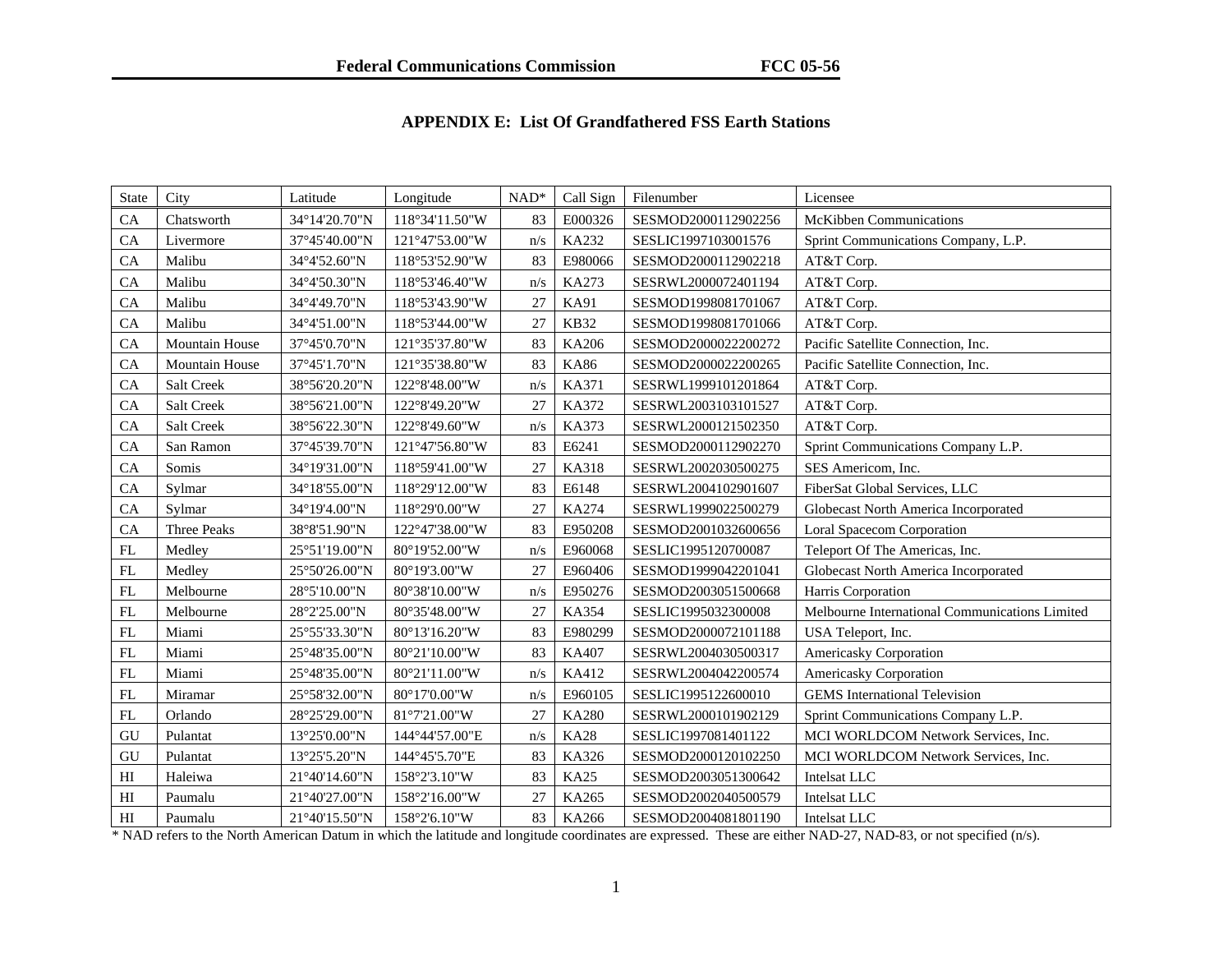**Federal Communications Commission** 

**FCC 05-56** 

| H <sub>I</sub>                    | Paumalu         | 21°40'14.10"N | 158°2'6.10"W            | 83  | KA267        | SESMOD2004081801191 | Intelsat LLC                                    |
|-----------------------------------|-----------------|---------------|-------------------------|-----|--------------|---------------------|-------------------------------------------------|
| H <sub>I</sub>                    | Paumalu         | 21°40'25.00"N | 158°2'16.00"W           | 27  | <b>KA268</b> | SESMOD2002040500583 | Intelsat LLC                                    |
|                                   |                 |               |                         |     |              |                     |                                                 |
| H <sub>I</sub>                    | Paumalu         | 21°40'24.00"N | $158^{\circ}2'16.00''W$ | 27  | KA269        | SESMOD2004042900611 | Intelsat LLC                                    |
| H <sub>I</sub>                    | Paumalu         | 21°40'24.00"N | 158°2'16.00"W           | 27  | <b>KA270</b> | SESMOD2004011300031 | Intelsat LLC                                    |
| MD                                | Clarksburg      | 39°13'5.60"N  | 77°16'12.40"W           | 27  | KA259        | SESMOD2002040500569 | Intelsat LLC                                    |
| <b>MD</b>                         | Clarksburg      | 39°13'5.00"N  | 77°16'12.00"W           | 27  | KA260        | SESMOD2002040500571 | Intelsat LLC                                    |
| <b>MD</b>                         | Clarksburg      | 39°13'2.60"N  | 77°16'10.90"W           | 83  | KA261        | SESMOD2003040200453 | Intelsat LLC                                    |
| MD                                | Clarksburg      | 39°13'1.80"N  | 77°16'11.40"W           | 83  | KA262        | SESMOD2003040200454 | Intelsat LLC                                    |
| <b>MD</b>                         | Clarksburg      | 39°13'4.40"N  | 77°16'13.90"W           | 83  | KA263        | SESMOD2004040800539 | Intelsat LLC                                    |
| <b>MD</b>                         | Clarksburg      | 39°13'5.20"N  | 77°16'13.90"W           | 83  | KA264        | SESMOD2004040800538 | Intelsat LLC                                    |
| MD                                | Clarksburg      | 39°13'7.00"N  | 77°16'12.00"W           | 83  | KA275        | SESMOD2003051300641 | Intelsat LLC                                    |
| <b>ME</b>                         | Andover         | 44°38'1.20"N  | 70°41'51.30"W           | 83  | E000306      | SESLIC2000062201004 | MCI WORLDCOM Network Services, Inc.             |
| <b>ME</b>                         | Andover         | 44°38'1.20"N  | 70°41'51.30"W           | 83  | E000700      | SESLIC2000113002229 | MCI WORLDCOM Network Services, Inc.             |
| <b>ME</b>                         | Andover         | 44°37'58.00"N | 70°41'54.00"W           | n/s | KA349        | SESMOD1997060300716 | MCI WORLDCOM Network Services, Inc.             |
| <b>ME</b>                         | Andover         | 44°37'58.20"N | 70°41'55.30"W           | 83  | <b>KA386</b> | SESRWL2003102101443 | MCI WORLDCOM Network Services, Inc.             |
| <b>ME</b>                         | Andover         | 44°38'0.00"N  | 70°41'55.00"W           | 27  | <b>WA20</b>  | SESRWL2003091701297 | MCI WORLDCOM Network Services, Inc.             |
| ME                                | Andover #6      | 44°37'58.20"N | 70°41'55.30"W           | 83  | E930190      | SESRWL2003062400894 | MCI WORLDCOM Network Services, Inc.             |
| <b>NC</b>                         | West Jefferson  | 36°25'50.00"N | 81°23'45.00"W           | n/s | E970334      | SESLIC1997052700684 | Infotel International Services, Inc.            |
| NJ                                | Carpentersville | 40°38'39.00"N | 75°11'29.00"W           | 27  | E7541        | SESMOD2000113002268 | Lockheed Martin Corporation                     |
| NJ                                | Carteret        | 40°34'44.70"N | 74°13'0.50"W            | 83  | E950361      | SESMOD2000080801394 | All Mobile Video, Inc.                          |
| NJ                                | Carteret        | 40°34'45.40"N | 74°12'59.50"W           | 83  | E950372      | SESMOD2000080801390 | All Mobile Video, Inc.                          |
| NJ                                | Franklin        | 41°7'4.00"N   | 74°34'33.00"W           | n/s | E6777        | SESLIC1999031200365 | Sprint Communications Company, L.P.             |
| NJ                                | Franklin        | 41°7'4.00"N   | 74°34'33.00"W           | n/s | KA231        | SESRWL1997062300835 | US Sprint Communications Company L.P.           |
| <b>NY</b>                         | Hauppauge       | 40°49'15.40"N | 73°15'48.40"W           | 83  | E950436      | SESMOD2002030700321 | Reuters America, Inc.                           |
| NY                                | Hauppauge       | 40°48'53.60"N | 73°14'18.40"W           | 83  | E970361      | SESMOD2000112202201 | Globecomm Systems, Inc.                         |
| <b>OR</b>                         | Moores Valley   | 45°20'32.40"N | 123°17'19.40"W          | 83  | KA365        | SESLIC2003100201362 | Neptune Pacific License Corporation             |
| PA                                | Catawissa       | 40°53'39.00"N | 76°26'21.00"W           | 27  | E980493      | SESMOD2000112902217 | AT&T Corp                                       |
| PA                                | Hawley          | 41°27'51.00"N | 75°7'47.90"W            | 27  | E950209      | SESMOD1996073100731 | Loral Spacecom Corporation                      |
| PA                                | Roaring Creek   | 40°53'35.90"N | 76°26'22.60"W           | n/s | <b>KA444</b> | SESRWL2002041800608 | AT&T Corp.                                      |
| PA                                | Roaring Creek   | 40°53'37.50"N | 76°26'21.80"W           | 27  | WA33         | SESRWL2004032300452 | AT&T Corp.                                      |
| PR                                | Carolina        | 18°26'0.00"N  | 65°59'35.00"W           | 27  | <b>KA377</b> | SESRWL2003071000942 | Americom Government Services, Inc.              |
| PR                                | Humacao         | 18°9'5.00"N   | 65°47'20.00"W           | n/s | E872647      | SESRWL2000091201765 | Telecommunicaciones Ultramarinas de Puerto Rico |
| $\ensuremath{\mathsf{PR}}\xspace$ | San Juan        | 18°26'47.00"N | 66°3'58.00"W            | 27  | KA466        | SESLIC1995030600004 | Telecommunicaciones Ultramarinas de Puerto Rico |
| <b>TN</b>                         | Nashville       | 36°14'5.70"N  | 86°45'21.40"W           | n/s | E960050      | SESLIC1995101100315 | Northstar Studios, Inc.                         |